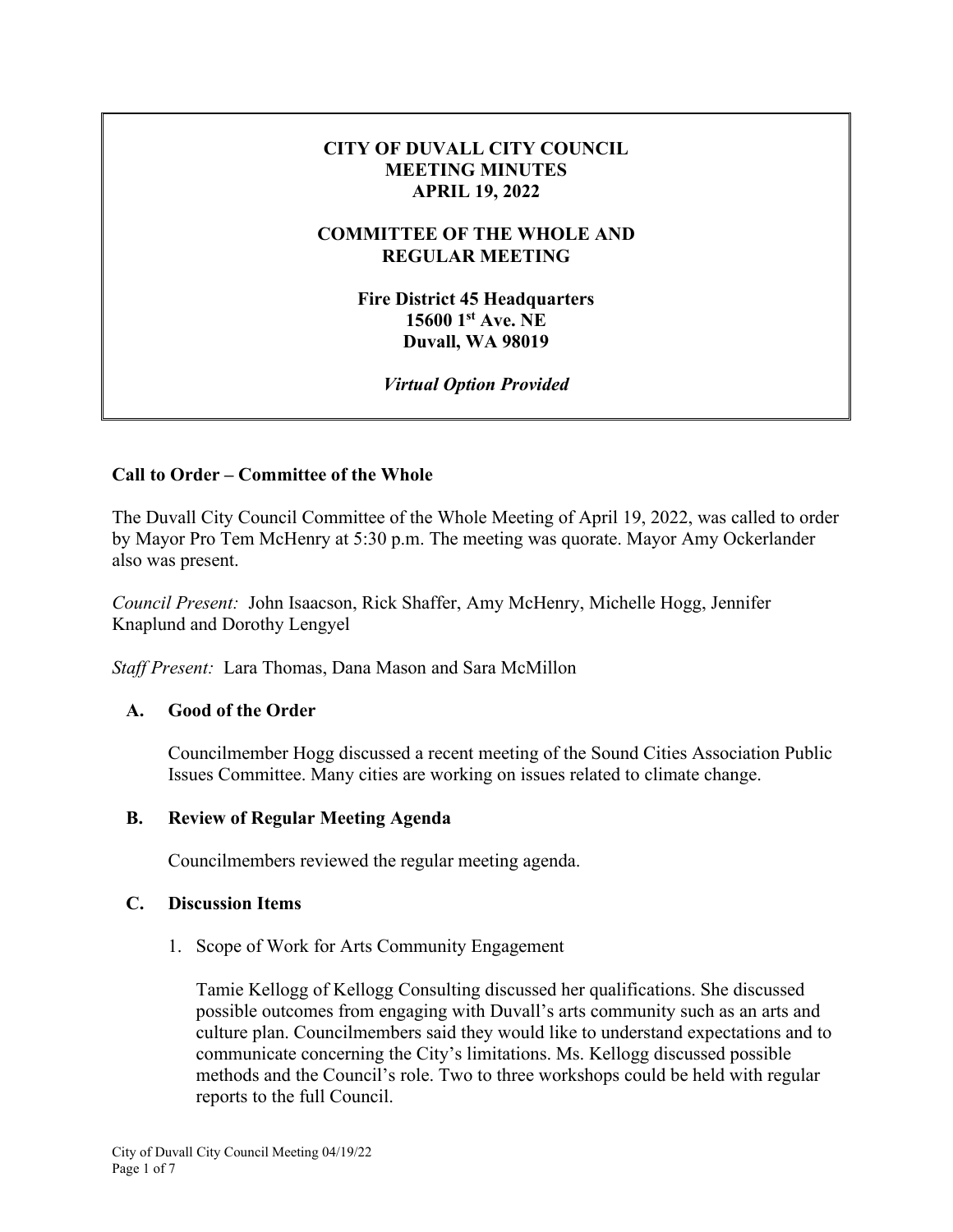2. Asset Optimization Discussion – Facilities Master Plan Project

Daniel Podoll, principal at ARC Architects, reviewed a preliminary capital needs assessment for city buildings and options for addressing identified issues and projected needs over time. Councilmembers stated while the cost of preserving the historical nature of existing buildings such as the visitor's center is high, historical preservation is a priority for the city. Efficiencies may be gained by consolidating city operations into one building. Siting options for a new City Hall were reviewed.

3. Use of ARPA Funds for Summer Event Support and ARPA Planning

Discussion of this item was deferred to the regular meeting.

## **Committee Adjournment**

The City Council Committee of the Whole meeting adjourned at 7:24 p.m.

# **Call to Order – Regular Meeting**

The Duvall City Council Regular Meeting of April 19, 2022, was called to order by Mayor Amy Ockerlander at 7:30 P.M. The meeting was quorate.

*Council Present*: John Isaacson, Rick Shaffer, Amy McHenry, Michelle Hogg, Jennifer Knaplund and Dorothy Lengyel

*Council Excused*: Ronn Mercer

*Staff Present*: Lara Thomas, Dana Mason, Michael DeBock, Daniel Kenny and Sara McMillon

# **A. Flag Salute**

Mayor Ockerlander led the flag salute.

## **B. Roll Call**

City Clerk McMillon conducted roll call.

# **C. Additions and Corrections to the Agenda**

There were no additions or corrections to the agenda.

## **D. Adoption of the Agenda**

*It was moved by McHenry to approve the agenda. The motion carried (6 ayes).*

The Council approved the agenda for the April 19, 2022, regular meeting as presented.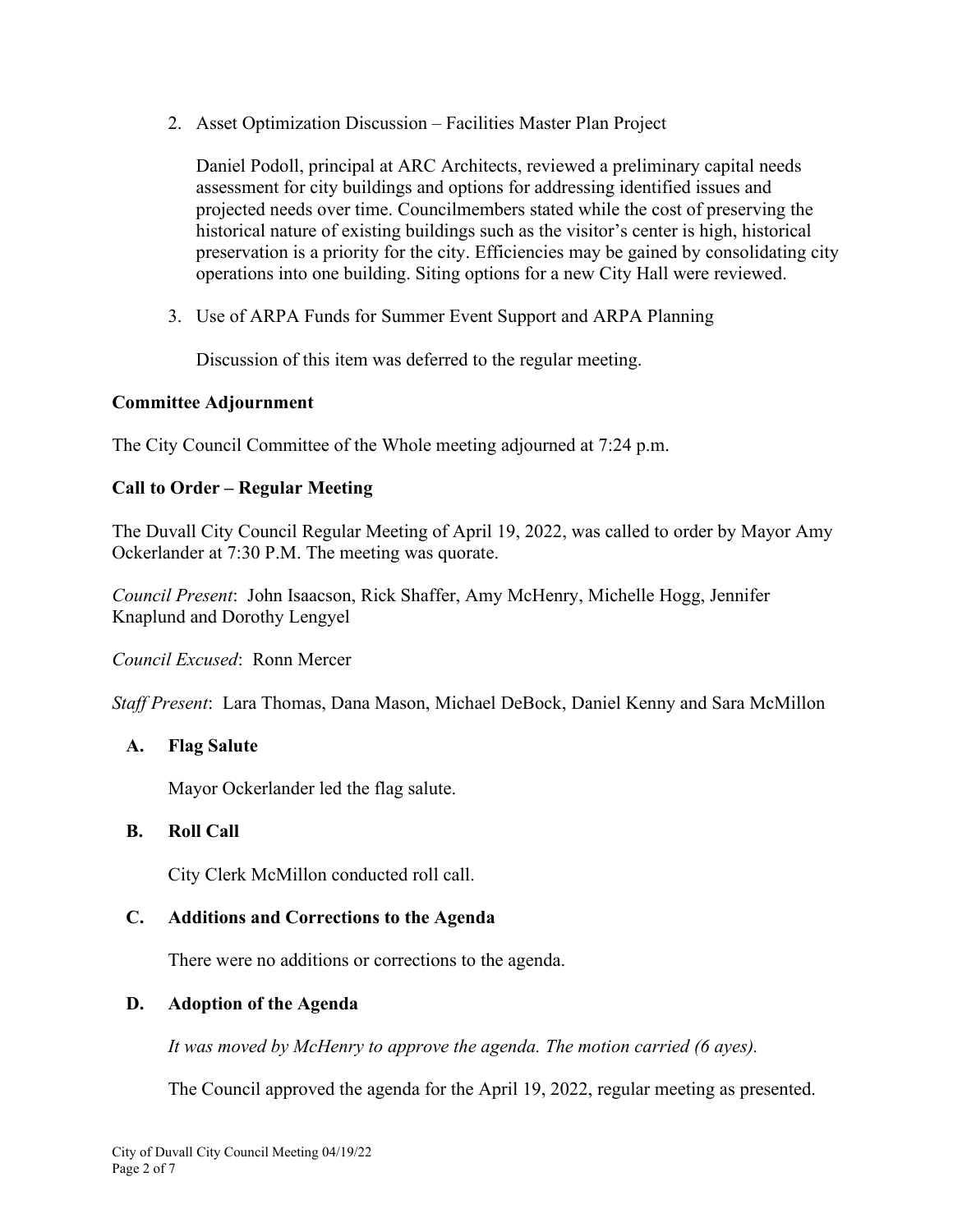## **E. Comments from the Audience**

No public comment was provided.

## **F. Consent Agenda**

*It was moved by McHenry to approve the consent agenda. The motion carried (6 ayes).*

The Council approved:

- 1. Minutes for Committee of the Whole and Regular Meetings April 5, 2022; and
- 2. Payroll and Claims Approval in the Amount of \$435,981.37.

## **G. Scheduled Items**

- 1. King County Fire District 45 Report *Not available*
- 2. Duvall Police Report

Police Chief DeBock provided staffing updates.

- 3. Council Committee Reports
	- a. Finance and Administration
		- i. Procurement Policy Update

Mayor Pro Tem McHenry said the recommended procurement policy is nearing completion.

b. Land Use

Councilmember Hogg reported the committee is discussing proposed revisions to the permit processing code. Committee members also have received information on a tree grant received and a city software implementation.

c. Public Safety

No report.

d. Public Works

No report.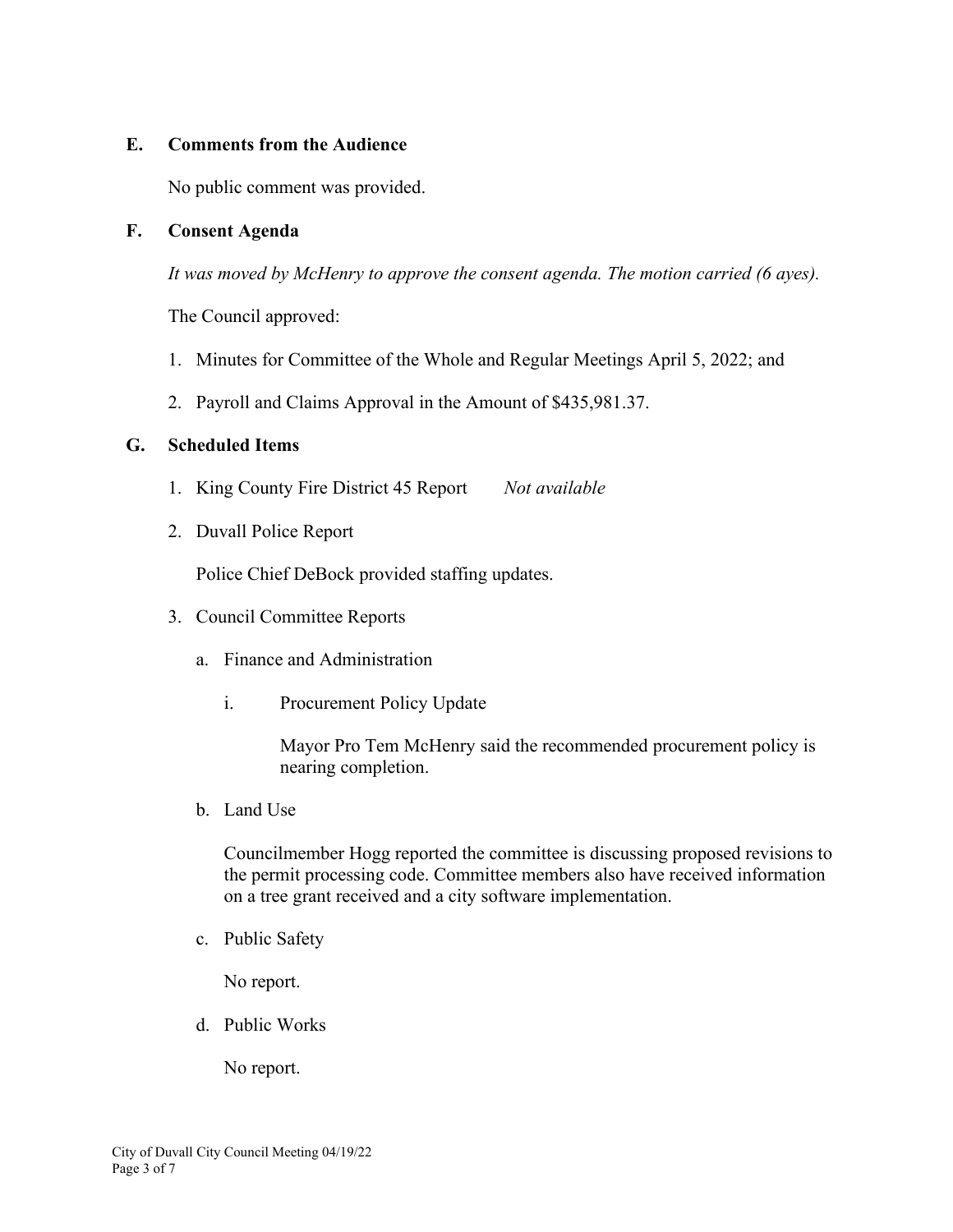- e. Ad-Hoc Committees
	- i. Council Procedures Update/Code of Conduct

Mayor Pro Tem McHenry said the committee met yesterday to review the City Clerk's proposed changes presented for Council review tonight.

4. Other Council Reports

None available.

- 5. Administration
	- a. Update on Duvall Cultural Commission

Community Development Director Thomas reported the Duvall Cultural Commission has conducted its first meeting and will be meeting regularly twice a month.

b. City Administrator Recruitment

Director Thomas said she is in the process of finalizing a scope of work and soliciting proposals from recruitment firms.

c. General Updates

City staff are working to fill two vacancies on the Planning Commission but have not had many applicants. Earth and Arbor Day, a City event, will be held Saturday April 23, from 11 a.m. to 2 p.m. City Hall and the police station are open to the public, but have not experienced a high volume of visitors. The City is in the process of implementing OpenGov and Bluebeam software.

## **H. Special Presentations**

1. Proclamation of Affordable Housing Week

Mayor Ockerlander read a proclamation, proclaiming the week of May 8 to May 14 as Affordable Housing Week in the City of Duvall.

## **I. Public Hearings**

No public hearings were scheduled.

## **J. Unfinished Business**

There was no unfinished business.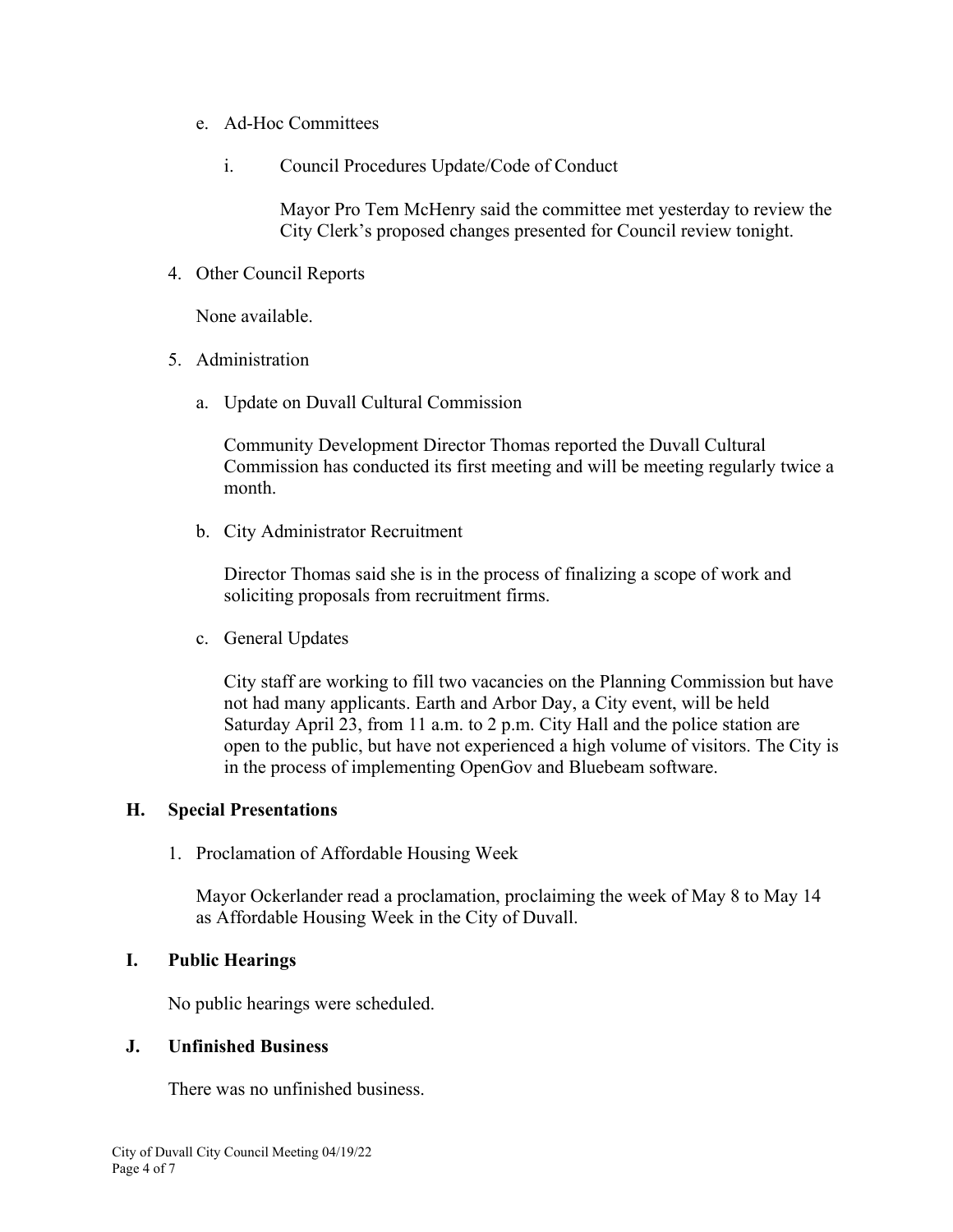## **K. New Business**

1. AB22-27 Approving Human Services Funding Grants for 2022

City Clerk McMillon said a Council adhoc committee met to review requests for grant funding totaling \$47,431. Committee members developed two recommendations, one that stays within the \$10,000 budget, and one that provides an additional \$22,500. Committee members explained their scoring of the applications.

The Council discussed the possible use of federal ARPA funding for the grants with Finance Director Mason. She said providing funding to subrecipients involves fulfilling complex reporting requirements. The Council agreed General Fund monies only should be used.

*It was moved by Lengyel to approve Agenda Bill 22-27 approving human services funding grants for 2022 in the amount of \$32,500. The motion carried (6 ayes).*

The Council authorized execution of grant contracts in a form approved by the City Attorney with Acres of Diamonds in the amount of \$2,500, Empower Youth Network in the amount of \$6,000, Encompass in the amount of \$2,500, Friends of Youth in the amount of \$5,000, Holy Innocents in the amount of \$7,000, Snoqualmie Valley Senior Center in the amount of \$8,000 and Duvall Food Forest in the amount of \$1,500.

2. AB22-28 Approving Allocation of ARPA Funding

Councilmembers reviewed proposed expenditure of American Rescue Plan Act (ARPA) funds. Community Development Director Thomas reviewed each item requested. Funding would assist in holding community events this summer. Requests are the result of a meeting with community representatives. Other major requests involve minor rehabilitation of the City's ancillary buildings to prepare them for use. Staff is coordinating this work with ARC Architects, a consultant who is preparing a study of City facilities.

Councilmember Knaplund voiced concern about ongoing costs and approving funding for unplanned facility improvements.

# *It was moved by Lengyel to approve Agenda Bill 22-28 approving allocation of ARPA funding at the amount requested. The motion carried (5 ayes).*

The Council approved funding for 1) Power at Taylor Landing, \$45,000; 2) Bleachers for Little League and Duvall Days, \$3,405; 3) Port-a-Potty support for community events, \$8,000; 4) Curtains for mobile stage, \$1,500; 5) Stage modules for use as risers or standalone stage, \$20,000; 6) Portable lighting towers (three), \$5,000; 7) Stage risers to expand the mobile stage, \$17,000; 8) Portable fencing for community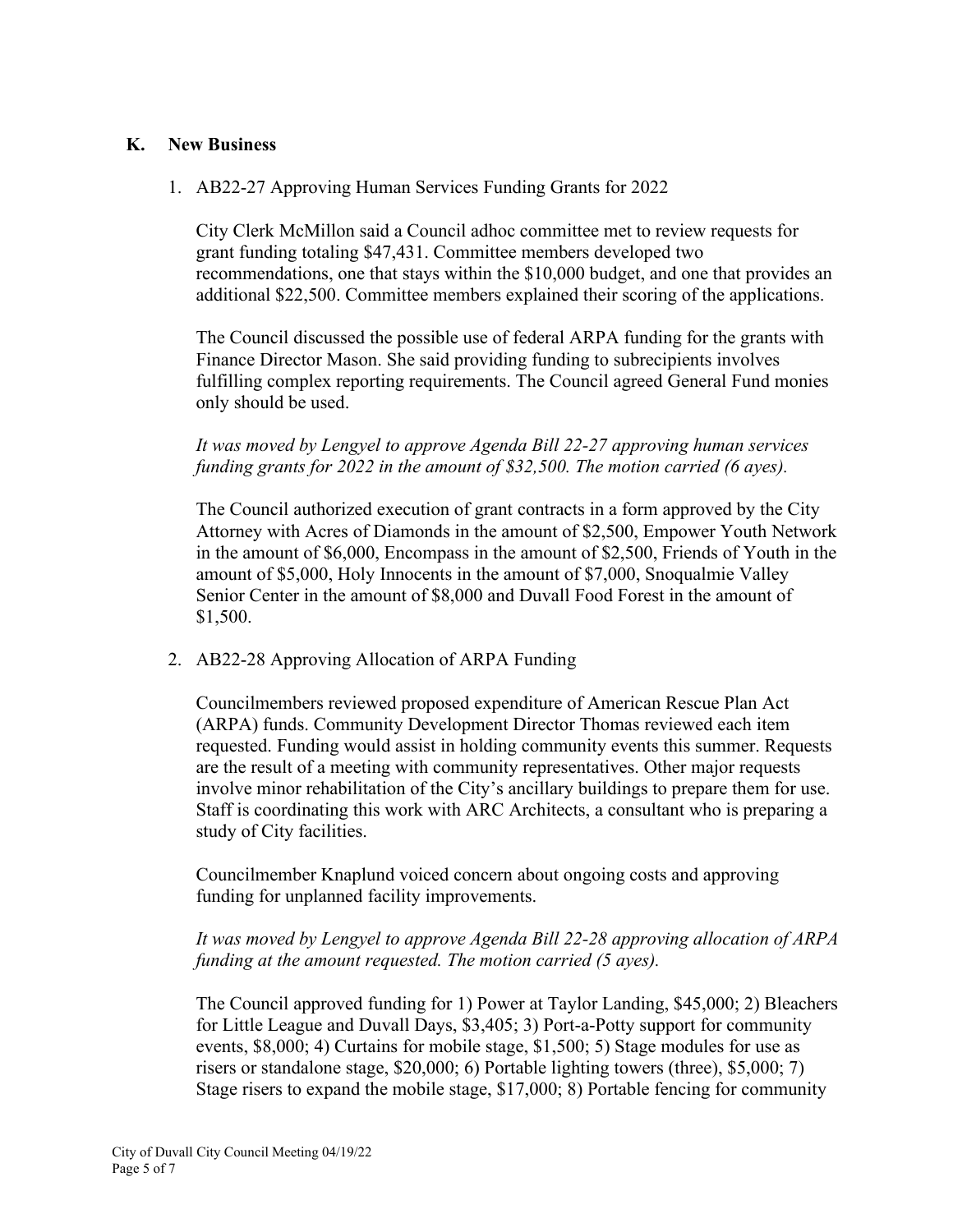events, \$4,050; 9) Commercial grade holiday lighting, \$2,500; 10) Temporary banners and a-board signs for businesses, \$1,500; 11) Visitor's Center renovations for reopening, \$68,000; 12) WRECK Center renovations for reopening, \$35,000; and 13) Depot renovations for reopening, \$42,000. The total amount of expenditures is \$252,955.

3. AB22-29 Finance Department Staffing Requests

Finance Director Mason said she is proposing the Accounting Associate position be increased from a .5 FTE, to a full-time, 1.0 FTE. Due to the prolonged illness of the Utility Billing Clerk, the Accounting Associate has assumed additional duties. Director Mason said she also is requesting approval of a full-time Accounting Associate for a limited term of one year. This employee would be responsible for accounts payable and accounts receivable and would also be trained as a backup for utility billing.

*It was moved by Knaplund to approve Agenda Bill 22-29, increasing the current 1.5 FTE Accounting positions to 2.0 FTE and authorizing a one-year limited term Accounting Associate position. The motion carried (6 ayes).*

4. AB22-30 Resolution Revising Council Rules of Procedure to Reflect OPMA Revision

City Clerk McMillon stated that recent changes in the state Open Public Meetings Act required modification of the Council Rules of Procedure. The Council provided input on the proposed changes. A draft modified based on Council input will be presented at the May 3, 2022, regular City Council meeting.

5. AB22-31 Approving Recruitment Process for Upcoming City Council Position

City Clerk McMillon said Councilmember Lengyel, Position No. 7, has announced her resignation from the Council with the effective date of May 6, 2022. Council procedures state the Council shall set the schedule for the appointment process.

At 9:06 p.m., Councilmember Lengyel recused herself from the consideration of this item due to the requirement found in Council rules prohibiting her participation in the process of filling the vacancy and left the meeting.

Councilmembers reviewed a proposed schedule for filling the Council vacancy.

*It was moved by Shaffer to approve Agenda Bill 22-31, approving the schedule for filling a vacancy in City Council Position No. 7. The motion carried (5 ayes).*

# **L. Executive Session**

No executive session was held.